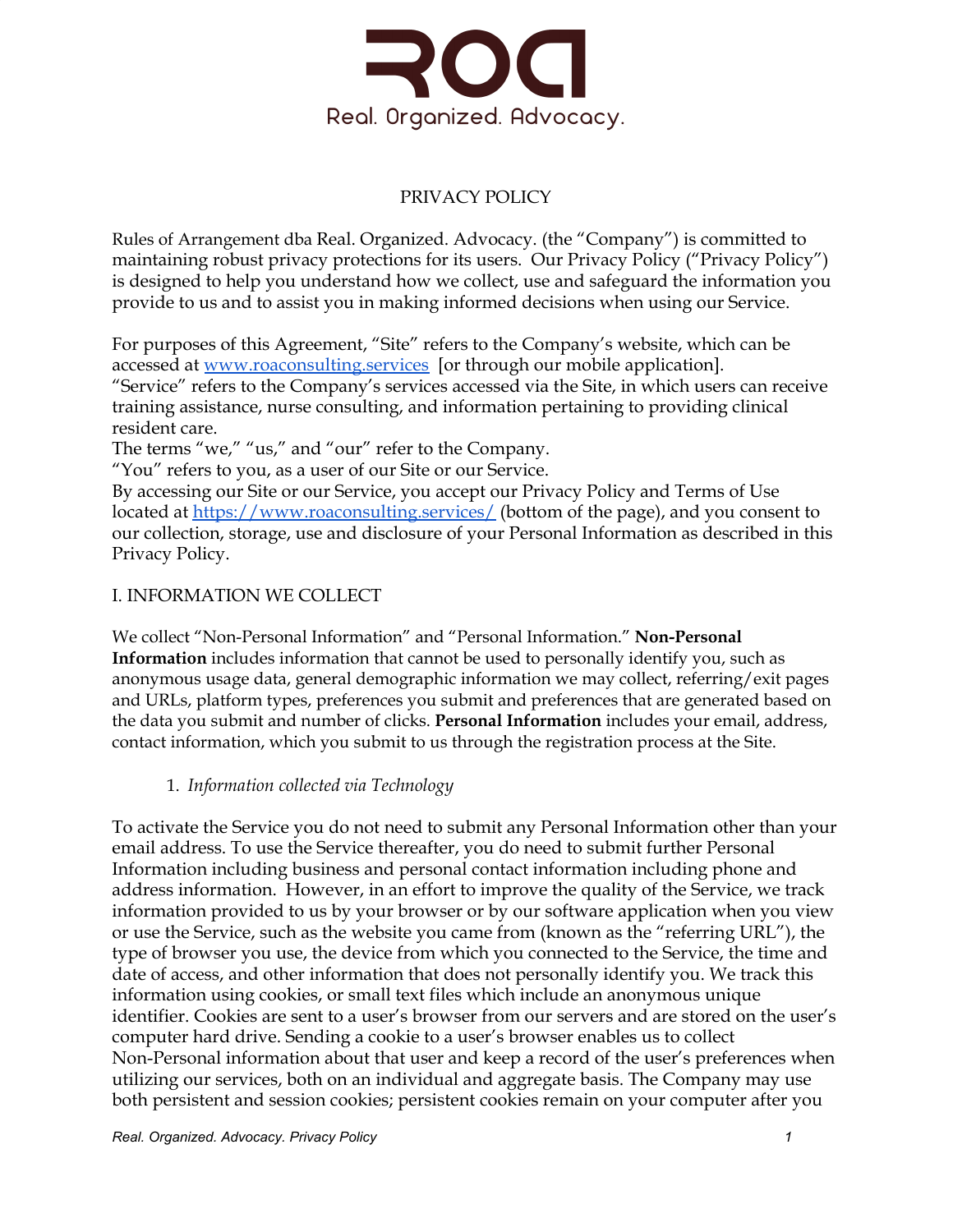

close your session and until you delete them, while session cookies expire when you close your browser.

### 2. *Information you provide us by registering for an account*

In addition to the information provided automatically by your browser when you visit the Site, to become a subscriber to the Service you will need to create a personal profile. You can create a profile by registering with the Service and entering your email address, and creating a user name and a password. By registering, you are authorizing us to collect, store and use your email address in accordance with this Privacy Policy.

### 3. *Children's Privacy*

The Site and the Service are not directed to anyone under the age of 13. The Site does not knowingly collect or solicit information from anyone under the age of 13, or allow anyone under the age of 13 to sign up for the Service. In the event that we learn that we have gathered personal information from anyone under the age of 13 without the consent of a parent or guardian, we will delete that information as soon as possible. If you believe we have collected such information, please contact us at 940-435-3530..

## II. HOW WE USE AND SHARE INFORMATION

### *Personal Information:*

Except as otherwise stated in this Privacy Policy, we do not sell, trade, rent or otherwise share for marketing purposes your Personal Information with third parties without your consent. We do share Personal Information with vendors who are performing services for the Company, such as the servers for our email communications who are provided access to user's email address for purposes of sending emails from us. Those vendors use your Personal Information only at our direction and in accordance with our Privacy Policy. In general, the Personal Information you provide to us is used to help us communicate with you. For example, we use Personal Information to contact users in response to questions, solicit feedback from users, provide technical support, and inform users about promotional offers.

We may share Personal Information with outside parties if we have a good-faith belief that access, use, preservation or disclosure of the information is reasonably necessary to meet any applicable legal process or enforceable governmental request; to enforce applicable Terms of Service, including investigation of potential violations; address fraud, security or technical concerns; or to protect against harm to the rights, property, or safety of our users or the public as required or permitted by law.

#### *Non-Personal Information:*

In general, we use Non-Personal Information to help us improve the Service and customize the user experience. We also aggregate Non-Personal Information in order to track trends and analyze use patterns on the Site. This Privacy Policy does not limit in any way our use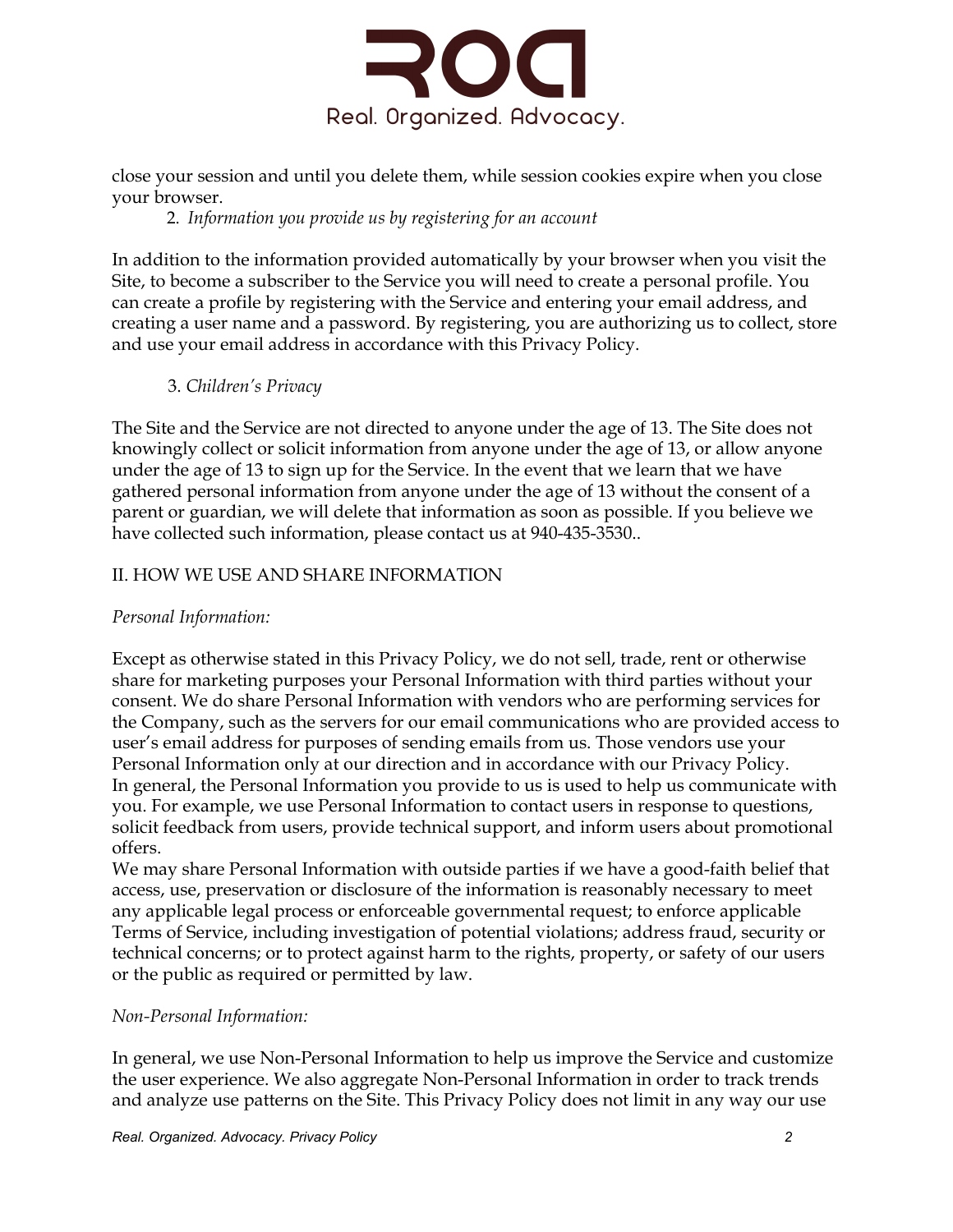

or disclosure of Non-Personal Information and we reserve the right to use and disclose such Non-Personal Information to our partners, advertisers and other third parties at our discretion.

In the event we undergo a business transaction such as a merger, acquisition by another company, or sale of all or a portion of our assets, your Personal Information may be among the assets transferred. You acknowledge and consent that such transfers may occur and are permitted by this Privacy Policy, and that any acquirer of our assets may continue to process your Personal Information as set forth in this Privacy Policy. If our information practices change at any time in the future, we will post the policy changes to the Site so that you may opt out of the new information practices. We suggest that you check the Site periodically if you are concerned about how your information is used.

### III. HOW WE PROTECT INFORMATION

We implement security measures designed to protect your information from unauthorized access. Your account is protected by your account password and we urge you to take steps to keep your personal information safe by not disclosing your password and by logging out of your account after each use. We further protect your information from potential security breaches by implementing certain technological security measures including encryption, firewalls and secure socket layer technology. However, these measures do not guarantee that your information will not be accessed, disclosed, altered or destroyed by breach of such firewalls and secure server software. By using our Service, you acknowledge that you understand and agree to assume these risks.

#### IV. YOUR RIGHTS REGARDING THE USE OF YOUR PERSONAL INFORMATION

You have the right at any time to prevent us from contacting you for marketing purposes. When we send a promotional communication to a user, the user can opt out of further promotional communications by following the unsubscribe instructions provided in each promotional e-mail. You can also indicate that you do not wish to receive marketing communications from us by email. Please note that notwithstanding the promotional preferences you indicate by either unsubscribing or opting out of the Site, we may continue to send you administrative emails including, for example, periodic updates to our Privacy Policy.

## V. LINKS TO OTHER WEBSITES

As part of the Service, we may provide links to or compatibility with other websites or applications. However, we are not responsible for the privacy practices employed by those websites or the information or content they contain. This Privacy Policy applies solely to information collected by us through the Site and the Service. Therefore, this Privacy Policy does not apply to your use of a third party website accessed by selecting a link on our Site or via our Service. To the extent that you access or use the Service through or on another website or application, then the privacy policy of that other website or application will